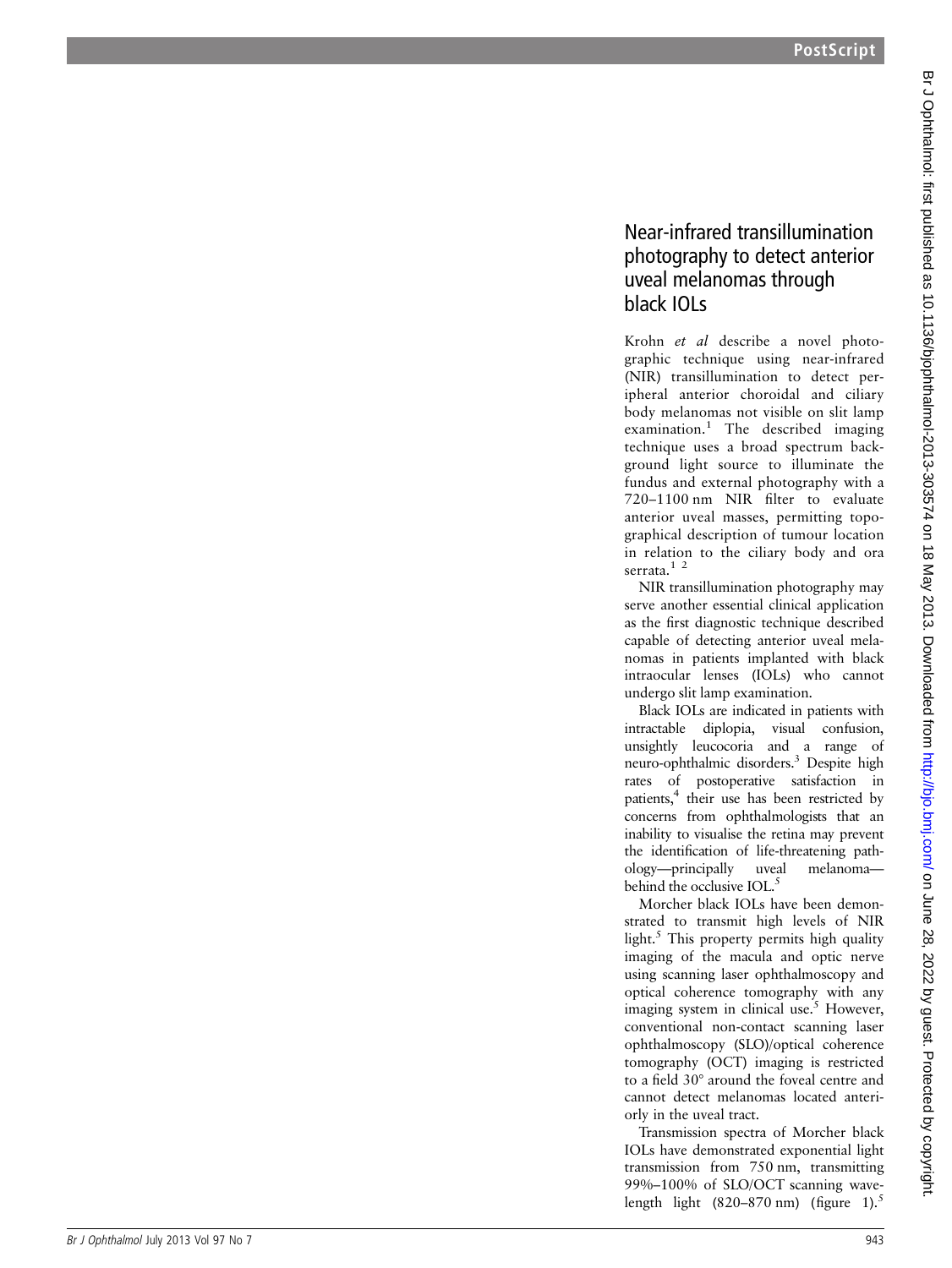

Figure 1 Near-infrared (NIR) transmission characteristics of NIR-transmitting black intraocular lenses (IOLs) and commercial NIR-transmitting filters. Transmission spectra of NIR-transmitting IOLs:<sup>5</sup> Morcher 85F polymethyl methacrylate (PMMA) IOL (6 mm optic, 12 mm overall), Morcher 6S PMMA IOL (10 mm optic, 12 mm overall), Morcher 80D PMMA IOL (6 mm optic, 13.5 mm overall) and a range of commercially available NIR filters: Optical Filters (CM-05) and Hoya NIR-transmitting filters (R-70, R-72, IR-76, IR-80). Morcher black IOLs demonstrate comparable transmission spectra with NIR filters with more complete NIR-transmission at wavelengths longer than 800 nm.<sup>5</sup> Transmission data for NIR filters taken from [http://www.optical-](http://www.optical-filters.com/Cold_Mirror_CM-05_Transmission_Data.aspx)fi[lters.com/Cold\\_Mirror\\_CM-05\\_Transmission\\_Data.aspx](http://www.optical-filters.com/Cold_Mirror_CM-05_Transmission_Data.aspx) and [http://www.hoyaoptics.com/color\\_](http://www.hoyaoptics.com/color_filter/ir_transmitting.htm)filter/ir\_transmitting.htm (Date 30 accessed March 2013).

This NIR window of transmission would enable retinal illumination, as described by Krohn et al,<sup>1</sup> sufficient to delineate uveal melanomas with an external camera possessing a NIR filter.

Delineation of uveal melanoma through Morcher black IOLs (all models; 85F, 6S, 80D, 34D and 81D) using NIR transillumination photography may be superior to images acquired in phakic or pseudophakic patients with conventional IOLs described by Krohn  $et \text{ } al^1 \text{ } since$ NIR-transmitting black IOLs would function as NIR filters occluding light transmission below 750 nm (figure 1).<sup>5</sup> This would markedly reduce absorption by chromophores and light scatter from shorter wavelength light while enhancing





tissue penetration for clearer topographic delineation of uveal tumours.<sup>1</sup>

Krohn et al suggest the addition of NIR filters on the primary illuminating light source to improve image quality.<sup>1</sup> Figure 1 illustrates the NIR-transmitting properties of Morcher black IOLs in comparison with commercially available NIR-transmitting filters, demonstrating more complete transmission at wavelengths over 800 nm.<sup>5</sup> NIR-transmitting black IOLs effectively function as endogenous NIR light filters in this patient group.

We suggest that contact lenses manufactured from optically similar material to NIR-transmitting black IOLs may be incorporated into the imaging protocol to optimise image quality. This would optimise image quality, prevent patient discomfort from broad spectrum light directed flush against the cornea through a dilated pupil (NIR light is not as strongly perceived by patients) and protect the cornea from light source related contact epitheliopathy (figure 2).

NIR transillumination photography fulfils a requirement for an imaging technique to detect anterior uveal melanoma in patients with black IOLs. The combination of conventional non-contact SLO/OCT imaging,<sup>5</sup> SLO/OCT imaging with a Staurenghi contact lens to enable retinal examination to  $150^{\circ}$  (Yusuf *et al* 2013, unpublished manuscript), and NIR transillumination photography should enable light-based detection and evaluation of uveal melanomas at all anatomical locations in patients with implanted black IOLs.

The novel imaging technique of NIR transillumination photography may permit more patients to benefit from black IOL implantation. It is the first light-based imaging technique described capable of detecting anterior uveal melanomas in this patient group.

#### Imran H Yusuf,  $1,2$  Stuart N Peirson,  $1$  C K Patel<sup>2</sup>

<sup>1</sup>Nuffield Laboratory of Ophthalmology, Oxford University, John Radcliffe Hospital, Oxford, UK 2 The Oxford Eye Hospital, John Radcliffe Hospital, Oxford, UK

Correspondence to C K Patel. The Oxford Eve Hospital, West Wing, John Radcliffe Hospital, Headley Way, Headington, Oxford OX3 9DU, UK; ckpatel@btinternet.com

Contributors IHY, SNP and CKP wrote the manuscript.

Funding Stuart N Peirson's research is funded in part by the Wellcome Trust. Grant number: HMRSBT0 (WTPG).

#### Competing interests None.

Provenance and peer review Not commissioned; internally peer reviewed.